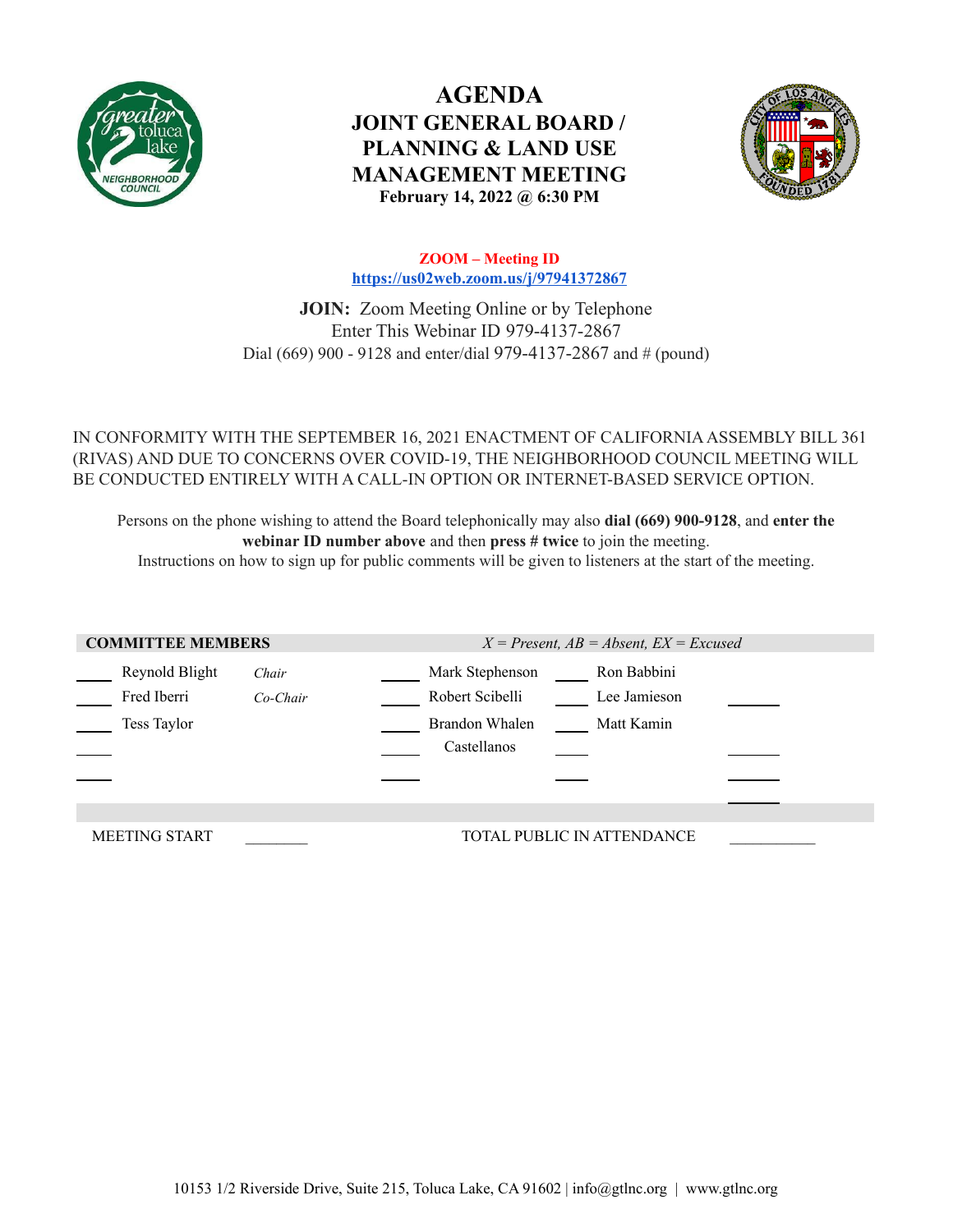

**AGENDA** PLUM COMMITTEE MEETING February 14, 2022 Page 2 of 7



## **MEETING AGENDA:**

|    | Topic                                                                                                                          |                                                                                                 |                                                                                                                                     |                                      |
|----|--------------------------------------------------------------------------------------------------------------------------------|-------------------------------------------------------------------------------------------------|-------------------------------------------------------------------------------------------------------------------------------------|--------------------------------------|
| 1. | Meeting Opening / Call to Order                                                                                                |                                                                                                 |                                                                                                                                     |                                      |
| 2. | Roll Call<br><b>Minutes</b><br><b>Committee Minutes.</b><br>Reynold Blight<br>Fred Iberri<br>Tess Taylor<br>Y-Yes<br>A-Abstain | Mark<br>Stephenson<br>Robert Scibelli<br>Brandon Whalen<br>Castellanos<br>$N - No$<br>R-Recusal | <b>MOTION A: Approve the GTLNC January 10, 2022 PLUM</b><br>Ron Babbini<br>Lee Jamieson<br>Matt Kamin<br>I- Ineligible<br>E-Excused | $VOTE:$ $/$ $/$<br>First:<br>Second: |
| 3. | Public Comment – (Three $(3)$ Minutes per Speaker)                                                                             |                                                                                                 |                                                                                                                                     |                                      |
|    |                                                                                                                                |                                                                                                 |                                                                                                                                     |                                      |
|    |                                                                                                                                |                                                                                                 |                                                                                                                                     |                                      |
| 5. |                                                                                                                                |                                                                                                 | Committee Member News & Announcements (Three (3) Minutes per Speaker)                                                               |                                      |
|    |                                                                                                                                |                                                                                                 |                                                                                                                                     |                                      |
| 6. | Old Business (Public Comment - Three (3) Minutes Per Speaker)                                                                  |                                                                                                 |                                                                                                                                     |                                      |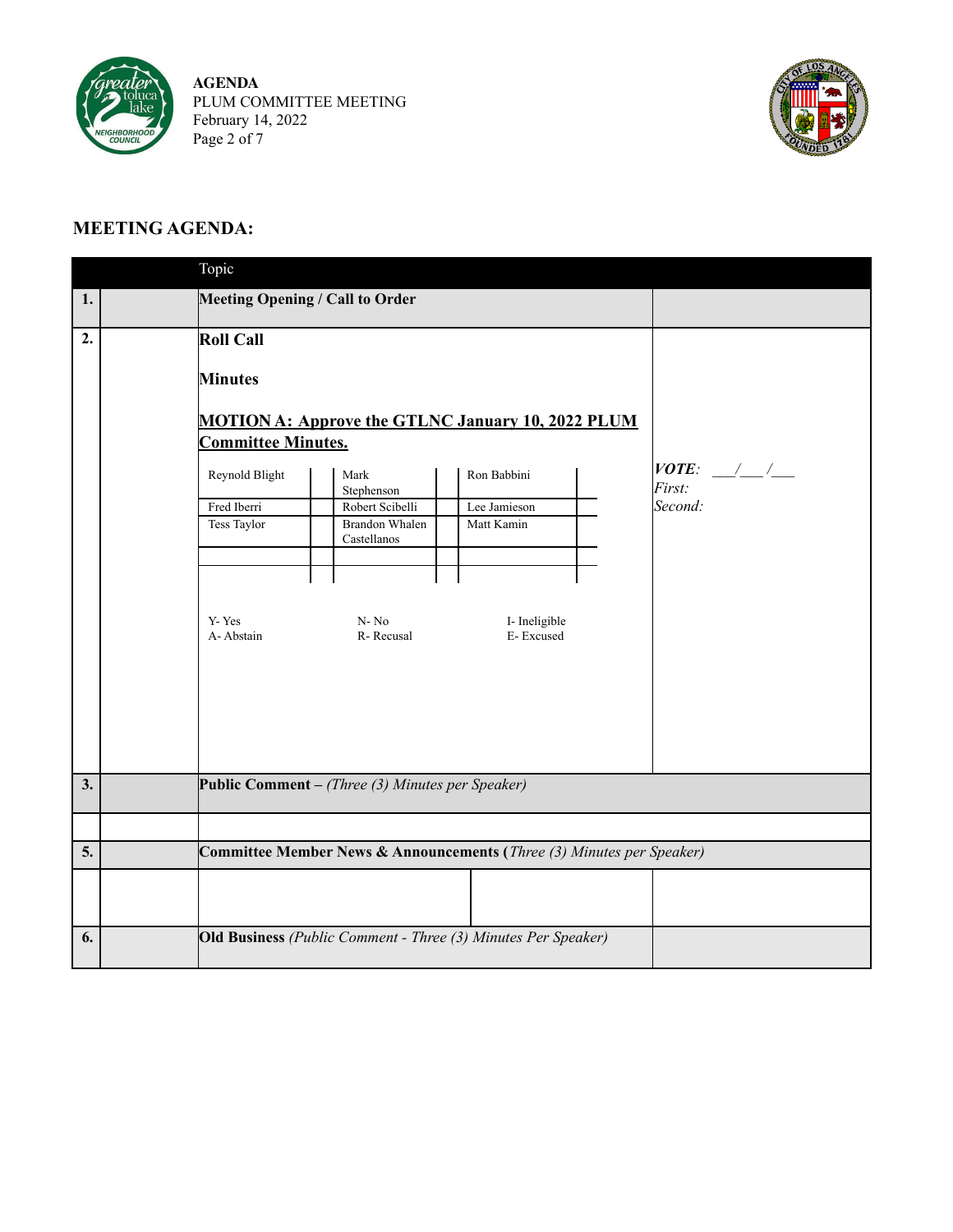

**AGENDA** PLUM COMMITTEE MEETING February 14, 2022 Page 3 of 7



| <b>Committee Minutes.</b> | <b>MOTION B: Approve the GTLNC August 9, 2021 PLUM</b> | $VOTE:$ $\frac{1}{2}$ $\frac{1}{2}$                     |                                  |
|---------------------------|--------------------------------------------------------|---------------------------------------------------------|----------------------------------|
| Reynold Blight            | Mark<br>Stephenson                                     | Ron Babbini                                             | First:<br>Second:                |
| Fred Iberri               | Robert Scibelli                                        | Lee Jamieson                                            |                                  |
| Tess Taylor               | <b>Brandon Whalen</b><br>Castellanos                   | Matt Kamin                                              |                                  |
| Y-Yes                     | $N \rm No$                                             | I- Ineligible                                           |                                  |
| A-Abstain                 | R-Recusal                                              | E-Excused                                               |                                  |
|                           |                                                        |                                                         |                                  |
|                           |                                                        | <b>MOTION C:</b> Approve the GTLNC November 8,2021 PLUM |                                  |
| <b>COMMITTEE MINUTES.</b> |                                                        |                                                         | $VOTE:$ / /<br>First:<br>Second: |
|                           | Mark                                                   | Ron Babbini                                             |                                  |
| Reynold Blight            | Stephenson                                             |                                                         |                                  |
| Fred Iberri               | Robert Scibelli                                        | Lee Jamieson                                            |                                  |
| Tess Taylor               | Brandon Whalen<br>Castellanos                          | Matt Kamin                                              |                                  |
|                           |                                                        |                                                         |                                  |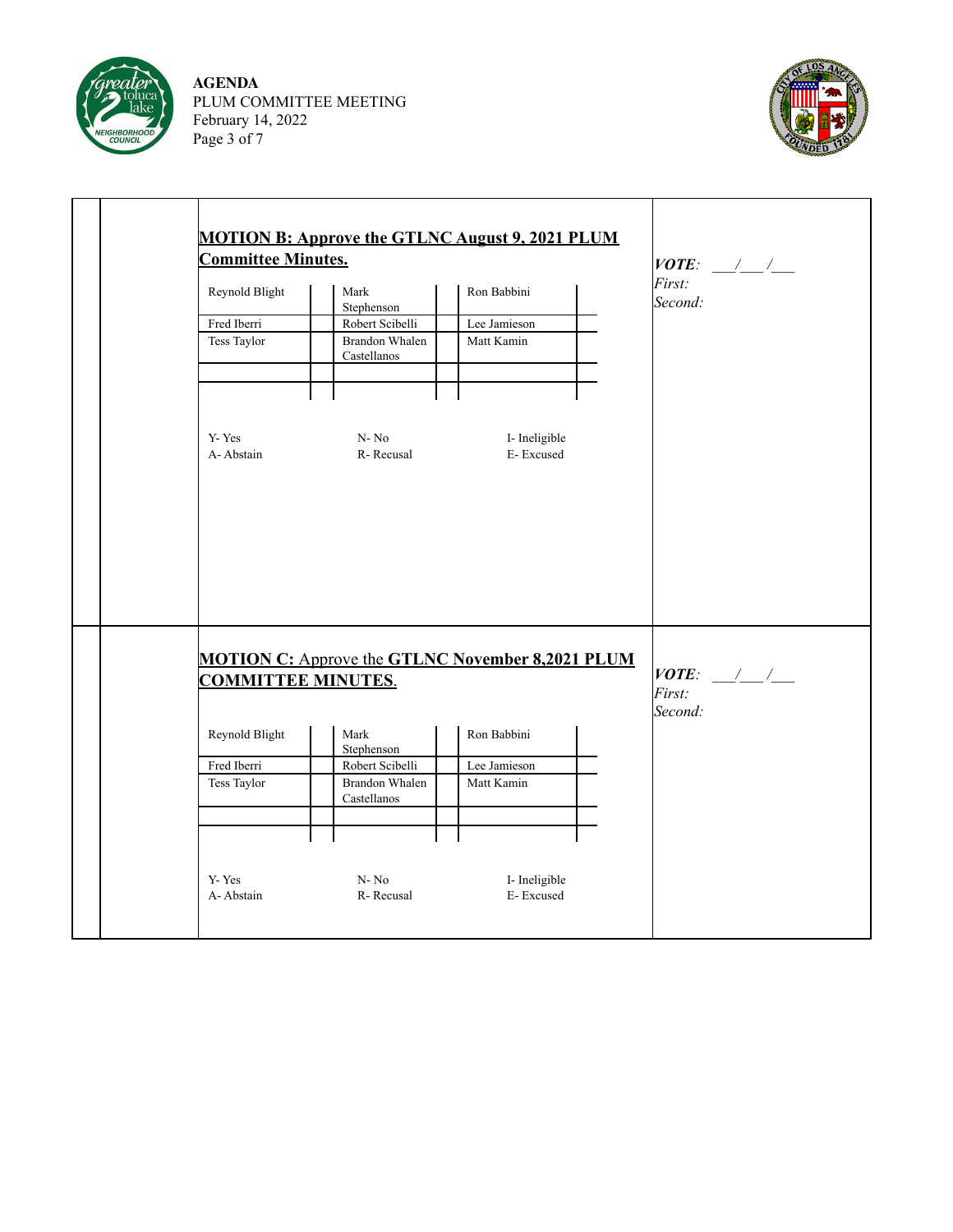

**AGENDA** PLUM COMMITTEE MEETING February 14, 2022 Page 4 of 7



|    | <b>MOTION D:</b> Approve the GTLNC December 13, 2021 PLUM<br><b>COMMITTEE MINUTES.</b> |                                      |                                                                 |                       |
|----|----------------------------------------------------------------------------------------|--------------------------------------|-----------------------------------------------------------------|-----------------------|
|    | Reynold Blight                                                                         | Mark<br>Stephenson                   | Ron Babbini                                                     | $VOTE:$ / /<br>First: |
|    | Fred Iberri                                                                            | Robert Scibelli                      | Lee Jamieson                                                    | Second:               |
|    | Tess Taylor                                                                            | <b>Brandon Whalen</b><br>Castellanos | Matt Kamin                                                      |                       |
|    |                                                                                        |                                      |                                                                 |                       |
|    | Y-Yes<br>A-Abstain                                                                     | $N - No$<br>R-Recusal                | I-Ineligible<br>E-Excused                                       |                       |
| 7. |                                                                                        |                                      | <b>Updates</b> (Public Comment - Three (3) Minutes per Speaker) |                       |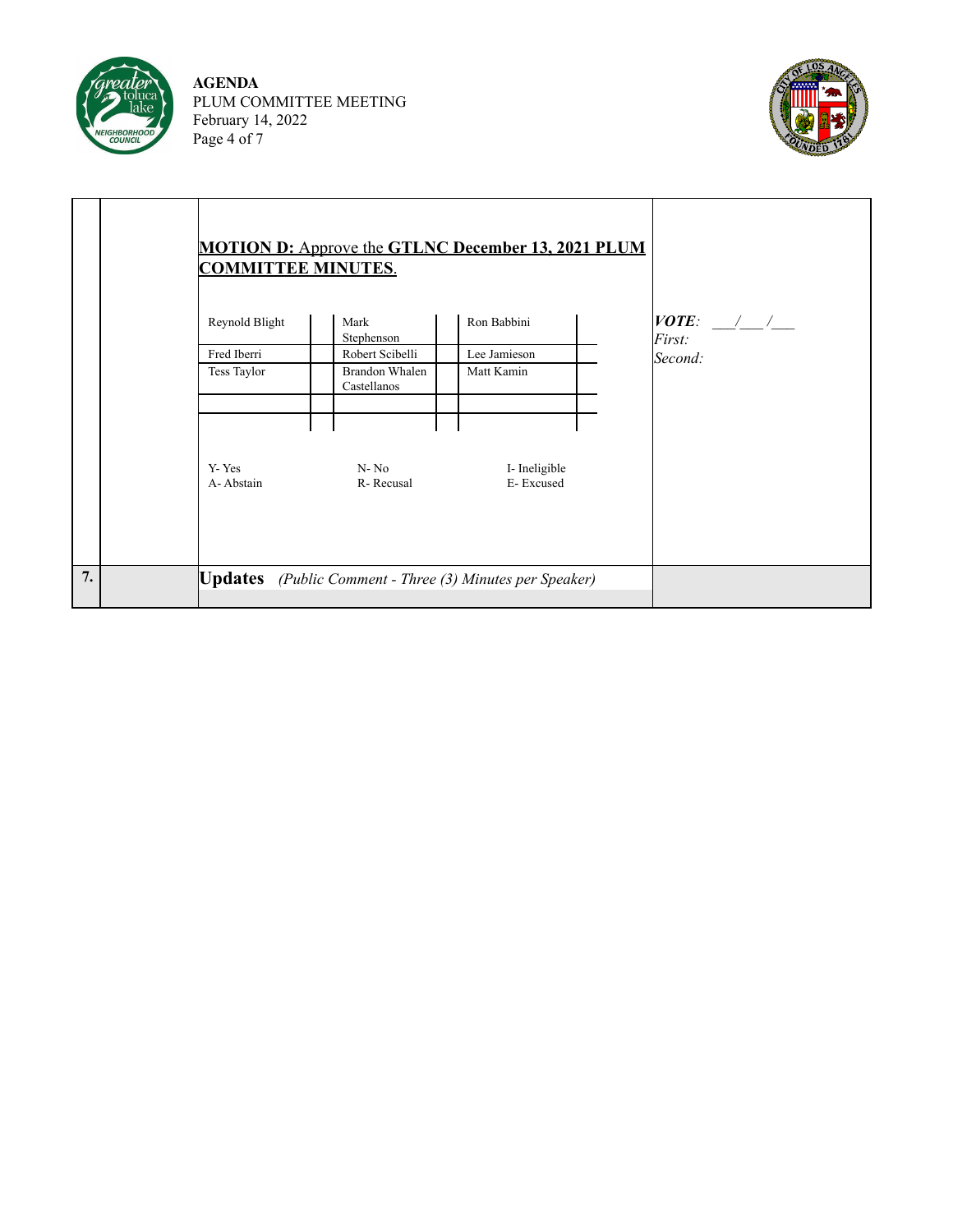

**AGENDA** PLUM COMMITTEE MEETING February 14, 2022 Page 5 of 7



|    | 7.1 GTLNC Set of Criteria for Developers' Future<br>Projects: PLUM will hold a special meeting (date TBD) to<br>further discuss & possibly adopt a draft for GTLNC Board<br>consideration.                                                                                                                                                          |  |
|----|-----------------------------------------------------------------------------------------------------------------------------------------------------------------------------------------------------------------------------------------------------------------------------------------------------------------------------------------------------|--|
|    | 7.2 City Planning Dept. Community Plan Status: Merger of<br>Mulholland Drive Master Plan into the Southeast Valley<br><b>Community Plan</b><br>7.3 11001 Moorpark Street Condo Project:<br><b>Waiting for City Planning Dept. staff report</b><br>7.4 10459 Camarillo Street Proposed Wall:<br>Request for "waiver of dedication" (wall on set back |  |
| 8. | New Business (Public Comment - Three (3) Minute per Speaker)                                                                                                                                                                                                                                                                                        |  |
|    | 8.1 City Planning Dept. Policy Change:<br>Change in timeline when NCs receive notice of<br>applications for building permits: six to eight weeks before<br>scheduled Planning Dept. hearing<br>8.2 10050 Toluca Lake Ave.:<br>Over-height fence request<br>8.3 Proposed Gelsen's Market @ Mariota & Riverside:<br>Request to ABC for liquor license |  |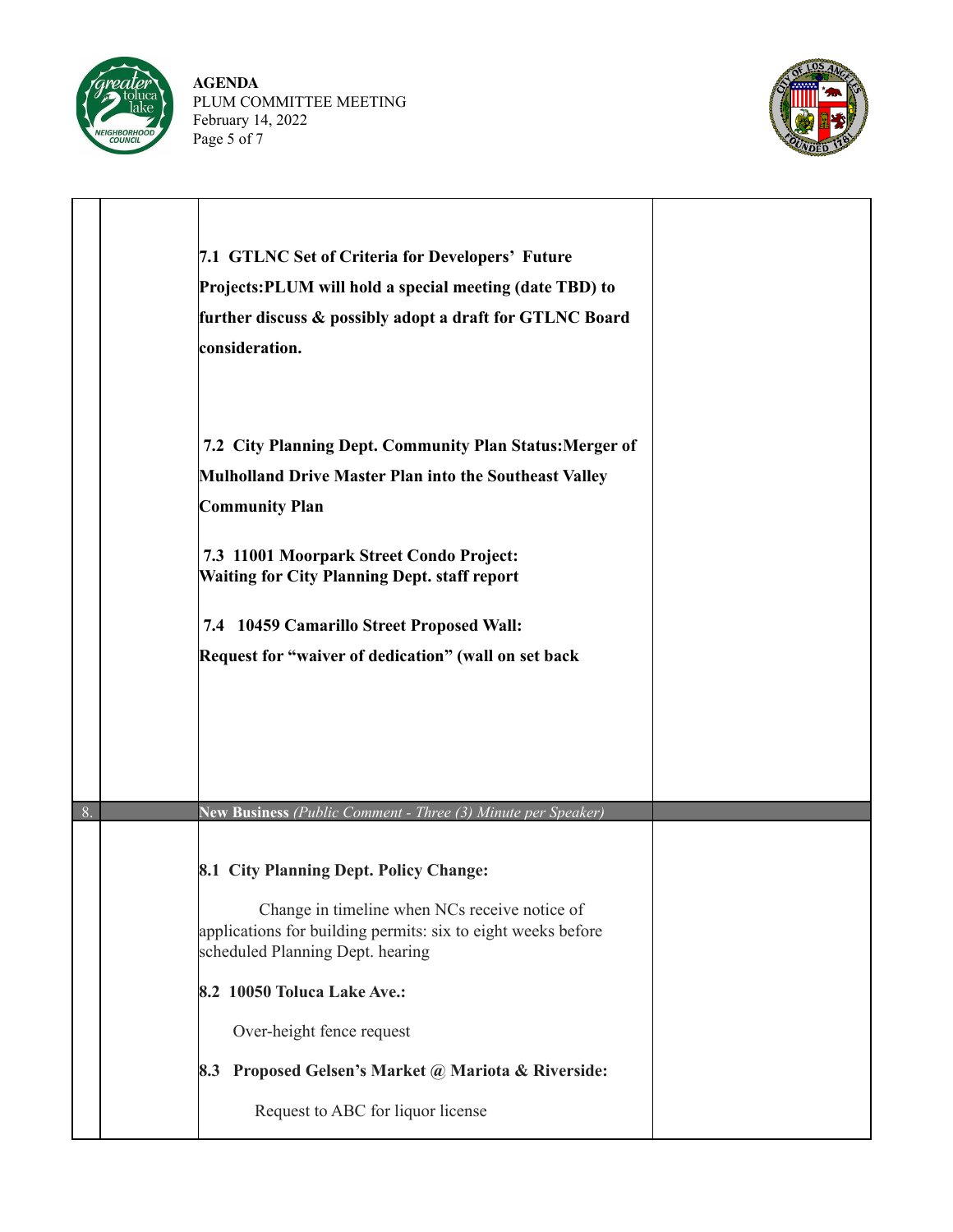

**AGENDA** PLUM COMMITTEE MEETING February 14, 2022 Page 6 of 7



|    |                                                             | <b>8.4 Mobile Gas Station @ 10570 Riverside Drive:</b><br>Application to city to include car wash at the gas station |                          |  |  |
|----|-------------------------------------------------------------|----------------------------------------------------------------------------------------------------------------------|--------------------------|--|--|
| 9. |                                                             | <b>Meeting Adjourned</b>                                                                                             | Close Time:<br><b>PM</b> |  |  |
|    |                                                             |                                                                                                                      |                          |  |  |
|    |                                                             |                                                                                                                      |                          |  |  |
|    | Next meeting: Tuesday, March 14, 2022 at 6:30 PM – via Zoom |                                                                                                                      |                          |  |  |

**PUBLIC INPUT AT NEIGHBORHOOD COUNCIL MEETINGS** The public is requested to dial \*9, or use the "Raise Hand" option, when prompted by the presiding officer, to address the Board on any agenda item before the Board takes an action on an item. Comments from the public on agenda items will be heard only when the respective item is being considered. Comments from the public on other matters not appearing on the agenda that are within the Board's jurisdiction will be heard during the General Public Comment period. Please note that under the Brown Act, the Board is prevented from acting on a matter that you bring to its attention during the General Public Comment period; however, the issue raised by a member of the public may become the subject of a future Board meeting. Public comment is limited to 2 minutes per speaker unless adjusted by the presiding officer of the Board.

**AB 361 UPDATES** Public comment cannot be required to be submitted in advance of the meeting, only real-time public comment is required. If there are any broadcasting interruptions that prevent the public from observing or hearing the meeting, the meeting must be recessed or adjourned.

If members of the public are unable to provide comment or be heard due to issues within the Neighborhood Council's control, the meeting must be recessed or adjourned.

**PUBLIC POSTING OF AGENDAS** – GTLNC agendas are posted for public review as follows:

- Discovery Store (Community Kiosk), at the Southeast corner of Forman Avenue and Riverside Drive;
- [www.gtlnc.org](http://www.gtlnc.org); or